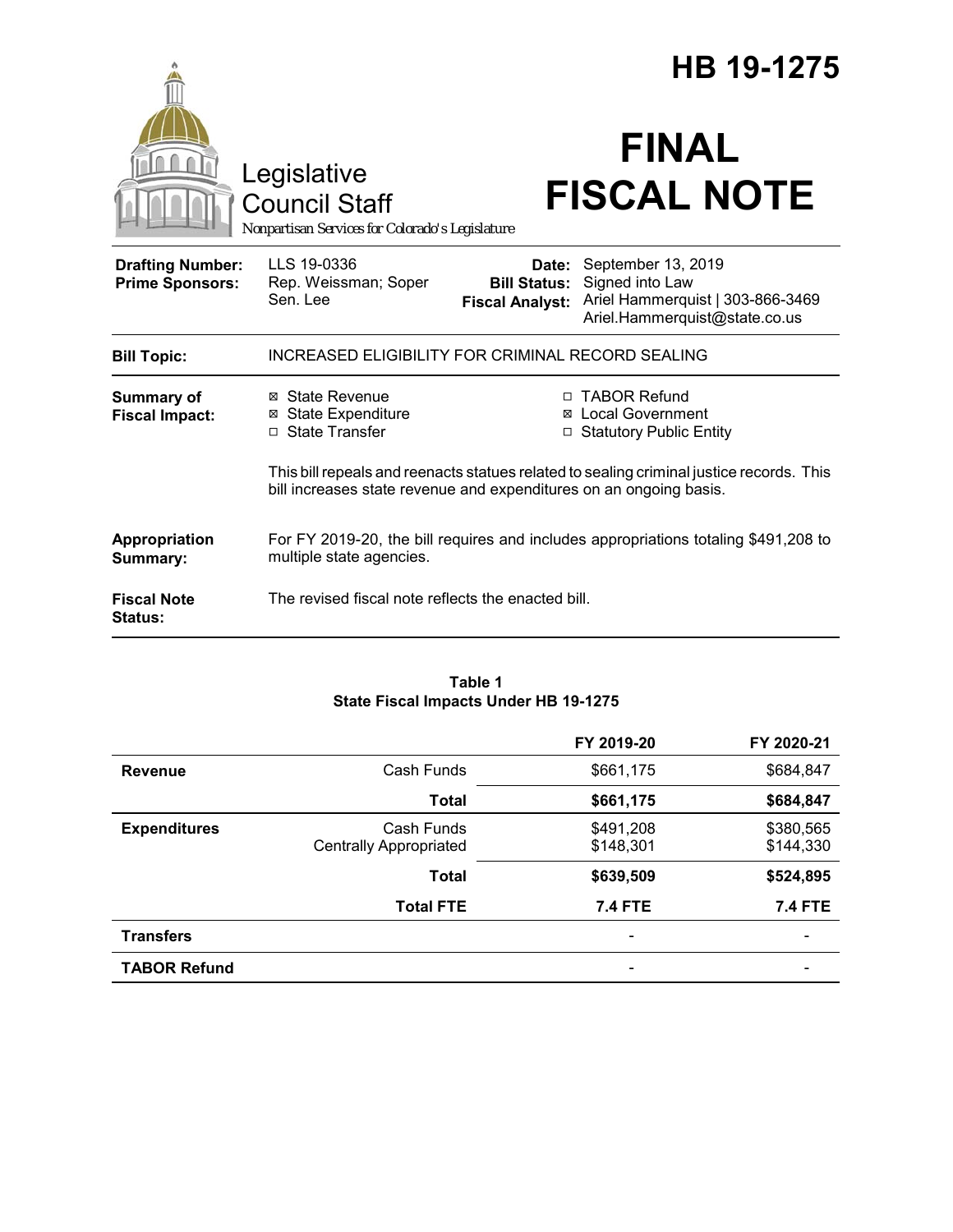# Page 2 **HB 19-1275**

## **Summary of Legislation**

This bill repeals and reenacts statues related to sealing criminal records. This bill creates a simplified record sealing process by allowing a defendant to request to seal criminal records as part of a criminal case when there is a criminal conviction and without requiring the defendant to file a separate civil action. The bill retains the current record sealing provisions for when no charges are filed or for victims of human trafficking, municipal offenses, and posting intimate images of individuals. Criminal justice record sealing is not eligible if the only charges are specified traffic offenses, or for a deferred judgement and sentencing concerning the holder of a commercial driver's license. In addition, criminal justice record sealing is not eligible for a felony crime related to the victims bill of rights offenses. The bill establishes time frames for when specified petty offense, misdemeanor, or felony record sealing requests may be filed. Finally, the district attorney may object to the record sealing request, if that occurs the court will set a hearing to determine whether or not to seal the records.

## **Background and Assumptions**

Between 2014 and 2018, approximately 1,785 petitions were filed to seal criminal conviction cases, or on average, 357 civil cases per year. Under this bill an estimated 65,146 cases annually will be eligible for record sealing. It is assumed that in 10 percent or 6,515 of these cases the defendant will file a motion to seal records. Assuming a 25 percent indigence factor, 4,446 individuals will pay the \$65 filing fee. In addition, 321 of the current civil cases involve defendants who will switch to the new method rather than file in civil court. Assuming a 25 percent indigence factor, 219 individuals will no longer pay the \$224 filing fee.

The fiscal note assumes that the Colorado Bureau of Investigation (CBI) in the Department of Public Safety (DPS) will conduct background checks for all 6,515 of these sealing record requests. It is further assumed that the court will annually order sealing in 90 percent of 5,864 of these cases.

## **State Revenue**

Beginning in FY 2019-20, state cash fund revenue to the DPS and the Judicial Department will increase by \$661,175 in FY 2019-20 and by \$684,847 in FY 2020-21. These impacts are shown in Table 2 and discussed below.

**Fee impact on persons requesting record sealing**. Colorado law requires legislative service agency review of measures which create or increase any fee collected by a state agency. The fee changes in the DPS and Judicial Department are shown below.

**•** *Department of Public Safety.* This bill increases state cash fund revenue in the DPS by \$421,241 in FY 2019-20 and future years for background checks and record sealing fees. This assumes 6,515 background checks will be conducted per year. The current background check fee is \$39.50, which includes \$11.25 for a Federal Bureau of Investigation (FBI) fingerprint based check, which is passed on to that federal agency. In total, \$257,343 is generated from additional background checks deposited into the CBI Identification Unit Cash Fund. Background checks are subject to TABOR; however, the federal portion of this fee revenue (\$73,294 per year) is excluded from the state TABOR limit. The record sealing fee is \$27.95 and is deposited into the CBI Identification Unit Cash Fund. An additional \$163,899 is generated from these fees.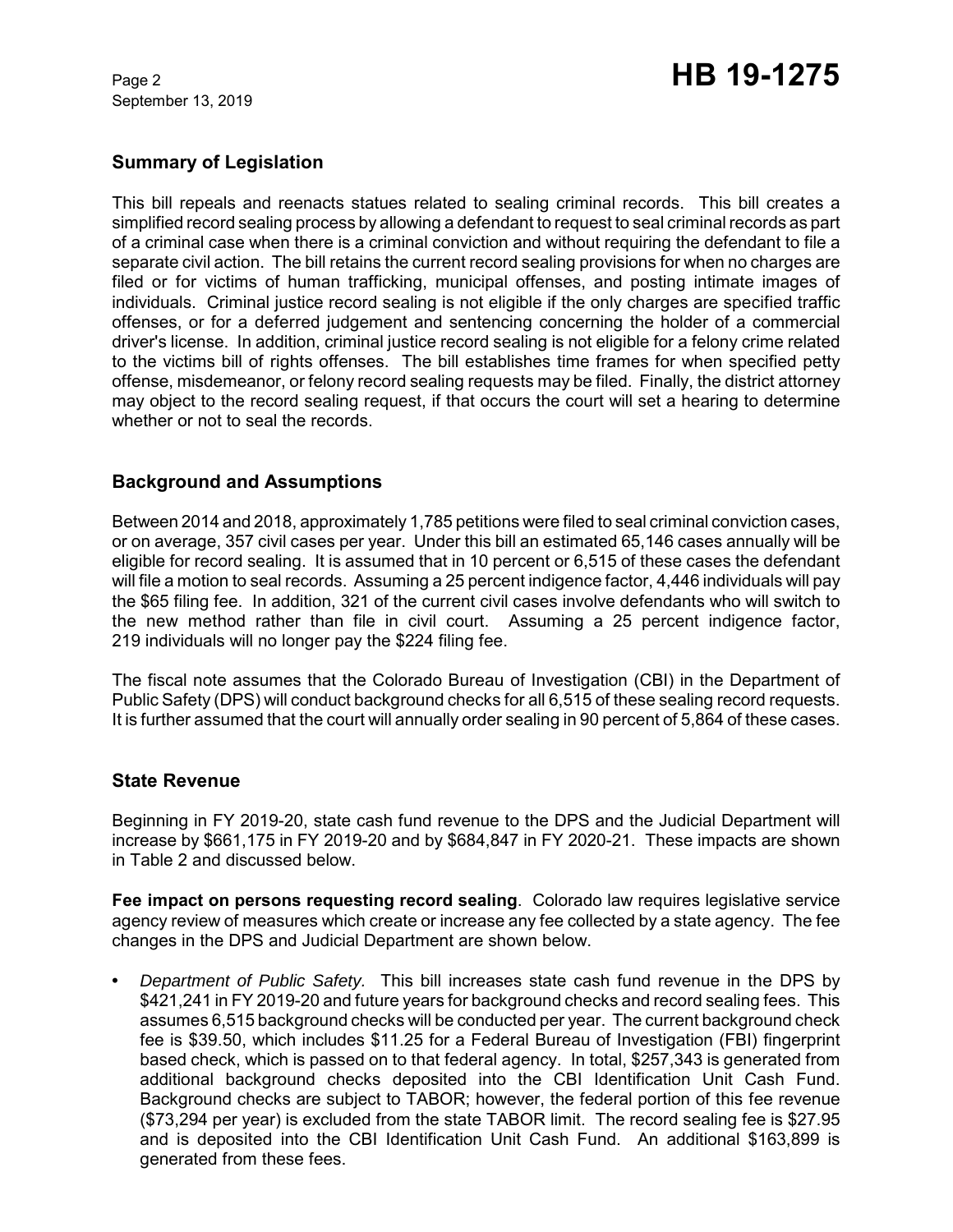**•** *Civil Filing Fee.* On net, this bill increases revenue to the Judicial Department from civil filing fees by \$239,934 in FY 2019-20 and \$263,606 in FY 2020-21, credited to various cash funds and the General Fund. This change includes a decrease in revenue for the current fees for criminal record sealing cases, which will decrease by \$49,056 per year in FY 2019-20 and \$53,984 in FY 2020-21 and future years. The new fees for the simplified criminal justice record sealing process will increase revenue by \$288,990 in FY 2019-20 and \$317,590 in FY 2020-21 and future years. Court fee revenue is subject to TABOR.

|                                       | <b>Proposed</b>         | <b>Number</b>           | <b>Total Fee</b> |
|---------------------------------------|-------------------------|-------------------------|------------------|
| <b>Type of Fee</b>                    | Fee                     | <b>Affected</b>         | <b>Impact</b>    |
| FY 2019-20                            |                         |                         |                  |
| <b>CBI Background Check</b>           | \$28.25                 | 6,515                   | \$184,049        |
| FBI Background Check                  | \$11.25                 | 6,515                   | \$73,294         |
| <b>CBI Record Sealing Fee</b>         | \$27.95                 | 5,864                   | \$163,899        |
| <b>Subtotal - DPS</b>                 |                         |                         | \$421,241        |
| Civil Filing Fee                      | (\$224)                 | 219                     | (\$49,056)       |
| Civil Filing Fee (simplified process) | \$65                    | 4,446                   | \$288,990        |
| <b>Subtotal - Judicial</b>            |                         |                         | \$239,934        |
|                                       | <b>FY 2019-20 TOTAL</b> |                         | \$661,175        |
|                                       |                         |                         |                  |
| FY 2020-21                            |                         |                         |                  |
| <b>Background Check</b>               | \$28.25                 | 6,515                   | \$184,049        |
| Federal Pass Through - FBI            | \$11.25                 | 6,515                   | \$73,294         |
| <b>CBI Record Sealing Fee</b>         | \$27.95                 | 5,864                   | \$163,899        |
| <b>Subtotal - DPS</b>                 |                         |                         | \$421,241        |
| Civil Filing Fee                      | (\$224)                 | 241                     | (\$53,984)       |
| Civil Filing Fee (simplified process) | \$65                    | 4,886                   | \$317,590        |
| Subtotal - Judicial                   |                         |                         | \$263,606        |
|                                       |                         | <b>FY 2020-21 TOTAL</b> | \$684,847        |

#### **Table 2 Fee Impacts Under HB 19-1275**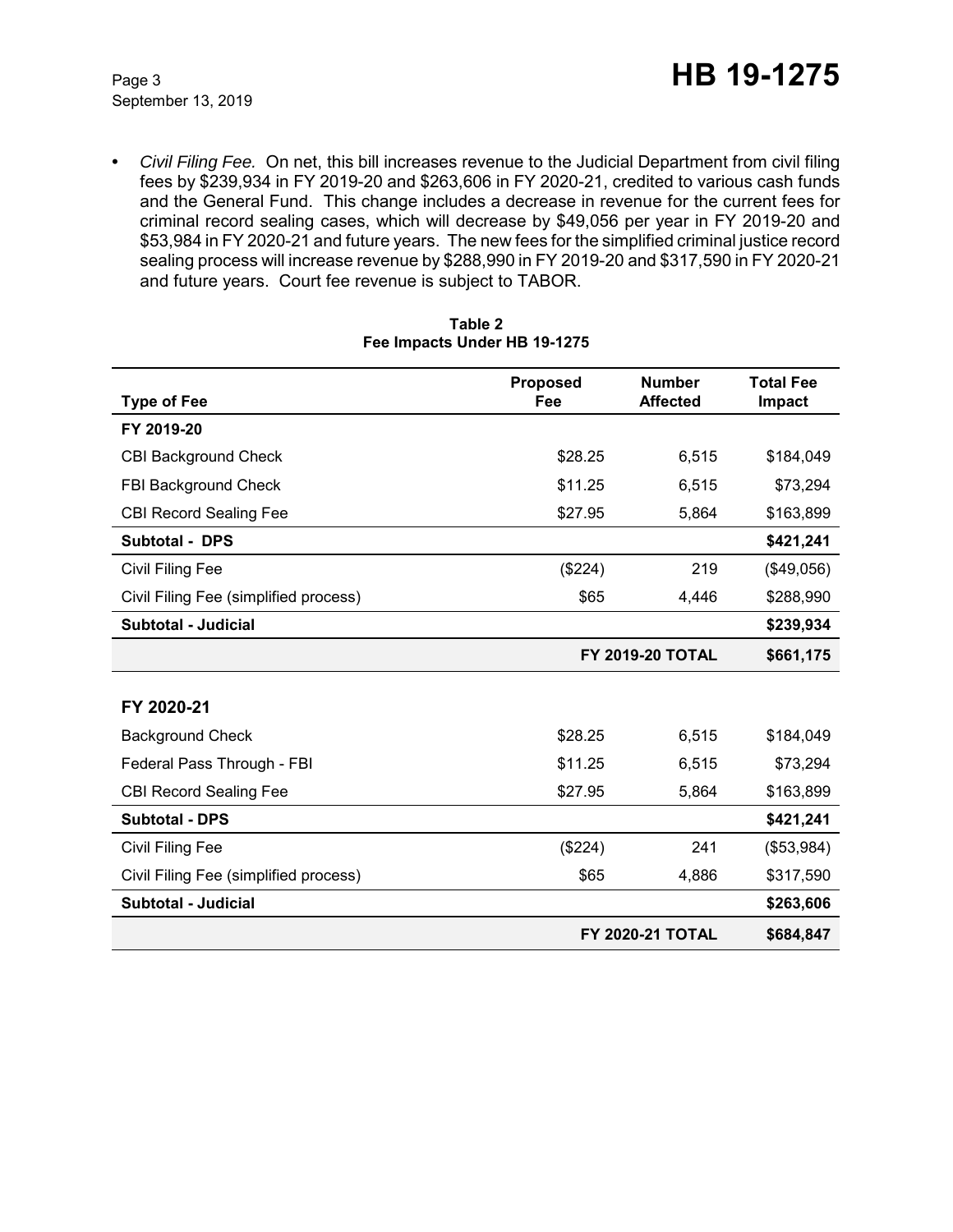## **State Expenditures**

Beginning in FY 2019-20, state expenditures will increase \$639,509 and 7.4 FTE in FY 2019-20 and \$524,895 and 7.4 FTE in FY 2020-21. These impacts in the DPS and the Judicial Department are shown in Table 3 and discussed below.

|                                                    | FY 2019-20 | FY 2020-21 |
|----------------------------------------------------|------------|------------|
| <b>Department of Public Safety</b>                 |            |            |
| <b>Personal Services</b>                           | \$299,877  | \$299,877  |
| <b>Operating Expenses and Capital Outlay Costs</b> | \$70,676   | \$37,755   |
| FBI Pass-Through                                   | \$73,294   |            |
| Centrally Appropriated Costs*                      | \$134,263  | \$130,510  |
| FTE - Personal Services                            | 6.6 FTE    | 6.6 FTE    |
| <b>DPS Subtotal</b>                                | \$578,110  | \$468,142  |
|                                                    |            |            |
|                                                    |            |            |
| <b>Judicial Department</b>                         |            |            |
| <b>Personal Services</b>                           | \$41,898   | \$41,898   |
| <b>Operating Expenses and Capital Outlay Costs</b> | \$5,463    | \$1,035    |
| Centrally Appropriated Costs*                      | \$14,038   | \$13,820   |
| FTE - Personal Services                            | 0.8 FTE    | 0.8 FTE    |
| <b>Judicial Subtotal</b>                           | \$61,399   | \$56,753   |
| <b>Total Cost</b>                                  | \$639,509  | \$524,895  |

#### **Table 3 Expenditures Under HB 19-1275**

 *\* Centrally appropriated costs are not included in the bill's appropriation.*

**Department of Public Safety.** This bill increases expenditures from the CBI Identification Unit Cash Fund in DPS by \$578,110 and 6.6 FTE in FY 2019-20 and \$468,142 and 6.6 FTE in FY 2020-21.

**Total FTE 7.4 FTE 7.4 FTE**

- *Personal services.* Beginning in FY 2019-20, DPS will require 1.0 FTE Fingerprint Examiner and 5.6 FTE Data Specialist to process the 6,515 fingerprint background applications.
- *Federal Bureau of Investigation pass-through.* The DPS passes \$11.25 of every application on to the federal government. With 6,515 applications, this equates to \$73,294 per year.
- *Other costs.* The DPS will have various other costs associated with each background check application, including \$6.10 dedicated to equipment maintenance; \$1.55 for print digitization; \$0.88 to access the Colorado Crime Information Center for information pertinent to the background check; and \$0.58 printing and postage costs.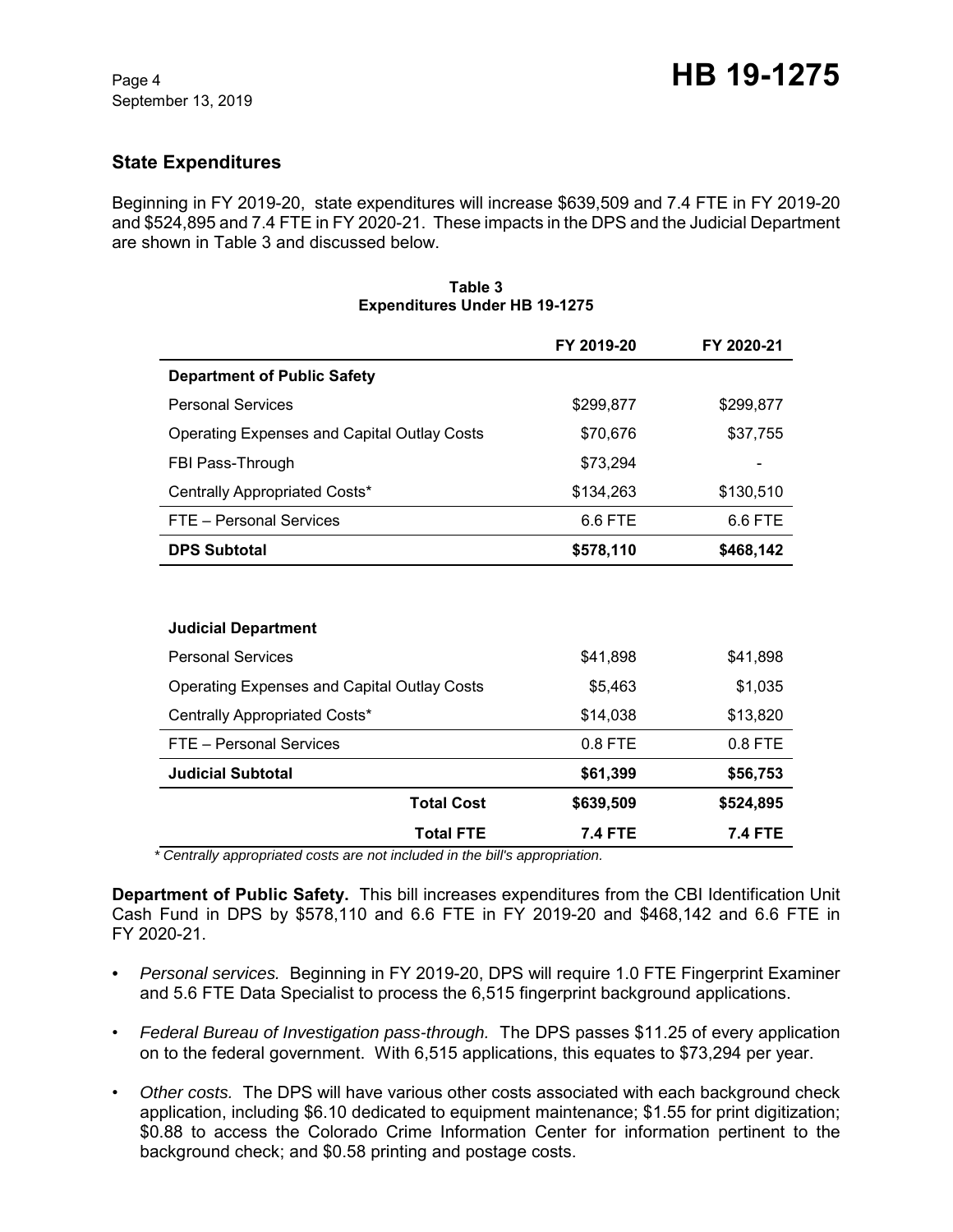**Judicial Department.** The bill increases expenditures from the Judicial Stabilization Cash Fund in the Judicial Department by \$61,399 and 0.8 FTE in FY 2019-20 and \$56,753 and 0.8 FTE in FY 2020-21 and future years. The Judicial Department requires 0.8 FTE judicial officers to handle the increased volume of record sealing.

**Representation for persons who are indigent.** Costs and workload may also increase in the Office of the State Public Defender and the Alternative Defense Council to raise record sealing matters during certain criminal case. It is assumed that these impacts will be addressed through the annual budget process, if necessary

**Centrally appropriated costs.** Pursuant to Joint Budget Committee policy, certain costs associated with this bill are addressed through the annual budget process and centrally appropriated in the Long Bill or supplemental appropriations bills, rather than in this bill. These costs, which include employee insurance and supplemental employee retirement payments, are estimated to be \$148,301 in FY 2019-20 and \$144,330 in FY 2020-21.

### **Local Government**

Overall, this bill is expected to increase local government costs and workload starting in FY 2019-20, as described below. The exact impact to a particular local government will vary by judicial district. These impacts have not been estimated.

**District attorneys.** The bill will increase costs and workload for district attorneys to review case files and attend hearings when there are objections. District attorney offices are funded by counties, with each county in a judicial district contributing based on its population.

**Denver County Court.** The bill increases costs and workload for the Denver County Court, managed and funded by the City and County of Denver to meet the requirements under the bill.

**Criminal record custodians.** Any other local government custodians of criminal records may also see an increase in workload related to the sealing of conviction records.

## **Effective Date**

The bill was signed into law by the Governor on May 28, 2019 and took effect August 2, 2019.

## **State Appropriations**

For FY 2019-20, this bill requires the following appropriations:

- \$443,847 to the DPS from the CBI Identification Unit Cash Fund and an allocation of 6.6 FTE, of which \$73,294 is passed through to the federal government as reappropriated funds; and
- \$47,361 from the Judicial Stabilization Cash Fund and an allocation of 0.8 FTE to the Judicial Department.